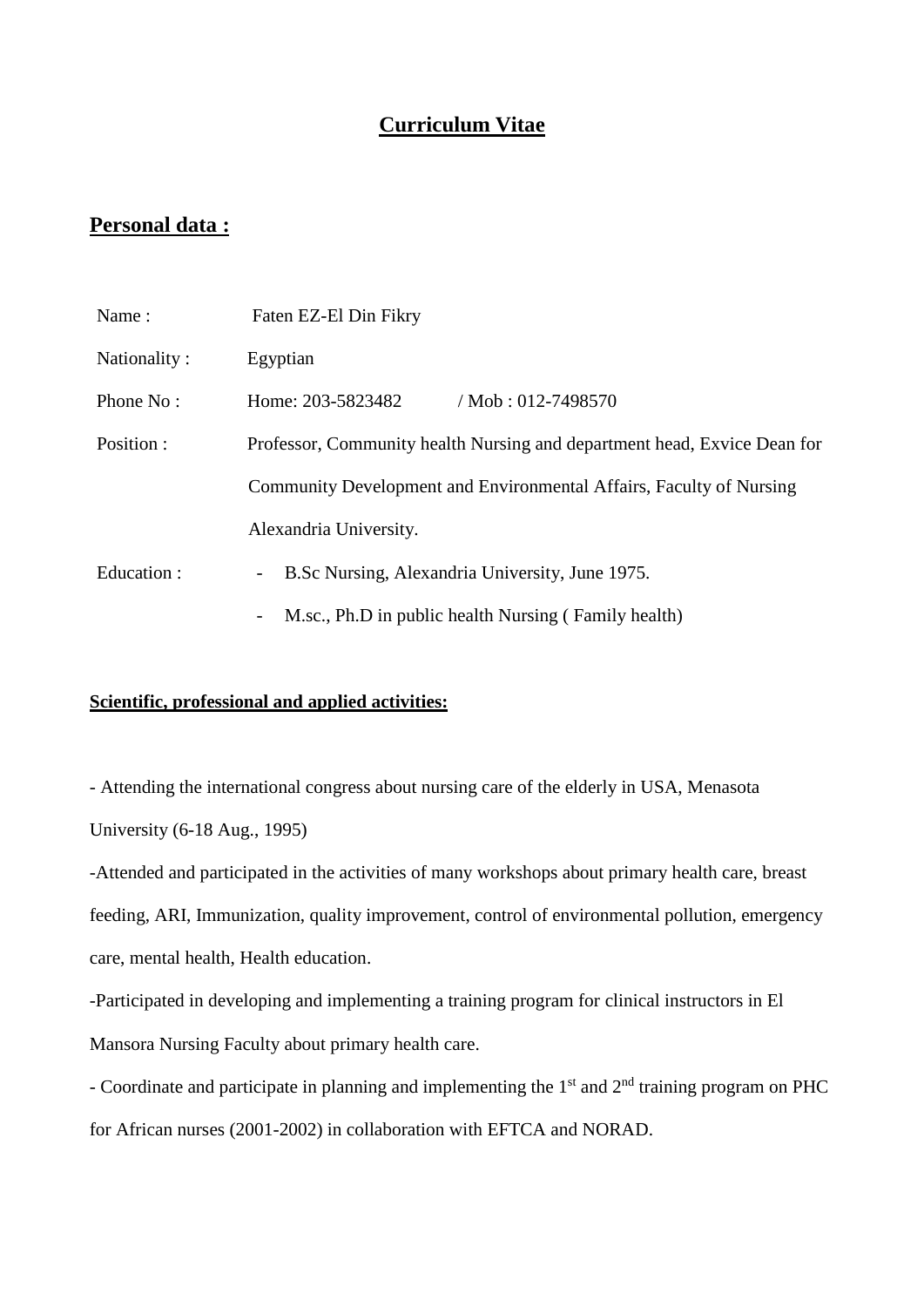- Participated in developing of competency based BSc nursing curricula in collaboration with the healthy mother/healthy child project supported by USAID and JSI.

- Participated in health workforce development project (USAID) as a technical committee member.

### **Editing and publications :**

- Participated in revising and updating the nursing manual concerned with nurses' role in control of ARI (MOh & P and National ARI project.)

- Prepared 2 chapters about communicable and non communicable diseases as a part of WHO community health nursing text book.

- Have 22 published researches in the field of community health nursing

- Participated as assistant and director and women health trainer for family practice nurse program (July 26-Agust 21, 2003 in Suez Governorate and August 23-sep. 22, 2004 in Minia Governorate.) - Work as program director of Family Practice Nurse Training Program in Qena Governorate Feb 2006- August 2006.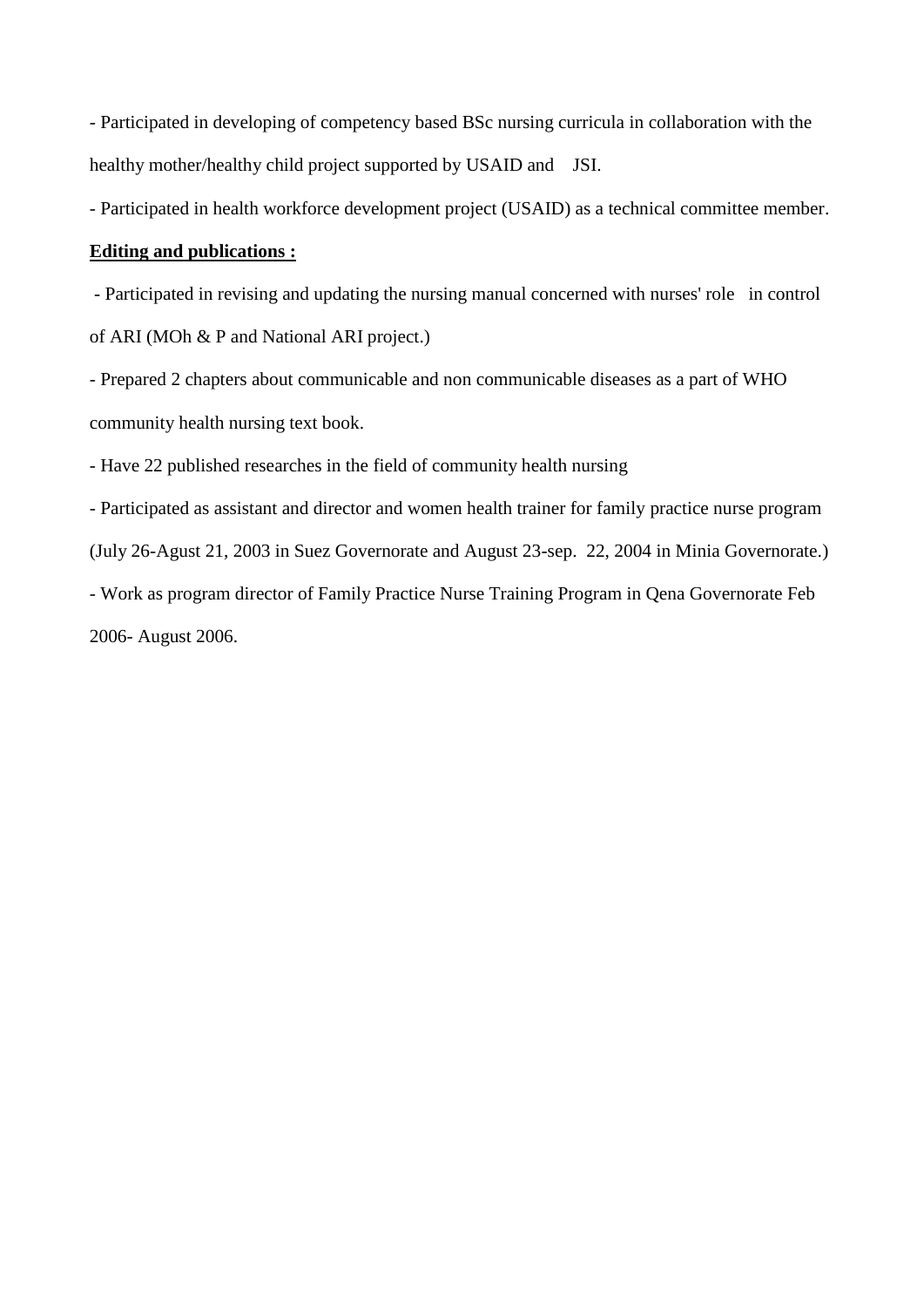# **Curriculum Vitae**

# **Personal data :**

| Name:        | Amina Ahmed Mohamed Aly                                              |  |
|--------------|----------------------------------------------------------------------|--|
| Nationality: | Egyptian                                                             |  |
| Phone No:    | / Mob: $012-4800224$<br>Home: 203-5771610                            |  |
| Position:    | Lecturer of Community Health Nursing, Faculty of Nursing, Alexandria |  |
|              | University                                                           |  |
| Education:   | -B.Sc Nursing, Alexandria University, 1991.                          |  |
|              | -M.sc, Public Health Nursing, Alexandria University, 1999.           |  |
|              | -PhD in Community Health Nursing, Alexandria University, 2005        |  |

## **ACADEMIC EXPERIENCE**

|                                     | November 1992 $\longrightarrow$ April 1999: clinical instructor in Public Health Nursing department : |
|-------------------------------------|-------------------------------------------------------------------------------------------------------|
|                                     | Higher institute of Nursing, Alexandria University                                                    |
|                                     |                                                                                                       |
|                                     | institute of Nursing, Alexandria University                                                           |
| May 2005 $\longrightarrow$ Till now | : Lecturer in Community Health Nursing department                                                     |
|                                     | <b>Faculty of Nursing Alexandria</b>                                                                  |

# **Teaching the following courses:-**

- Community Health Nursing for Fourth Year undergraduate students Faculty of nursing,

- Alexandria University
- Principles of community health nursing for first year undergraduate students
- Health and community for third year undergraduate students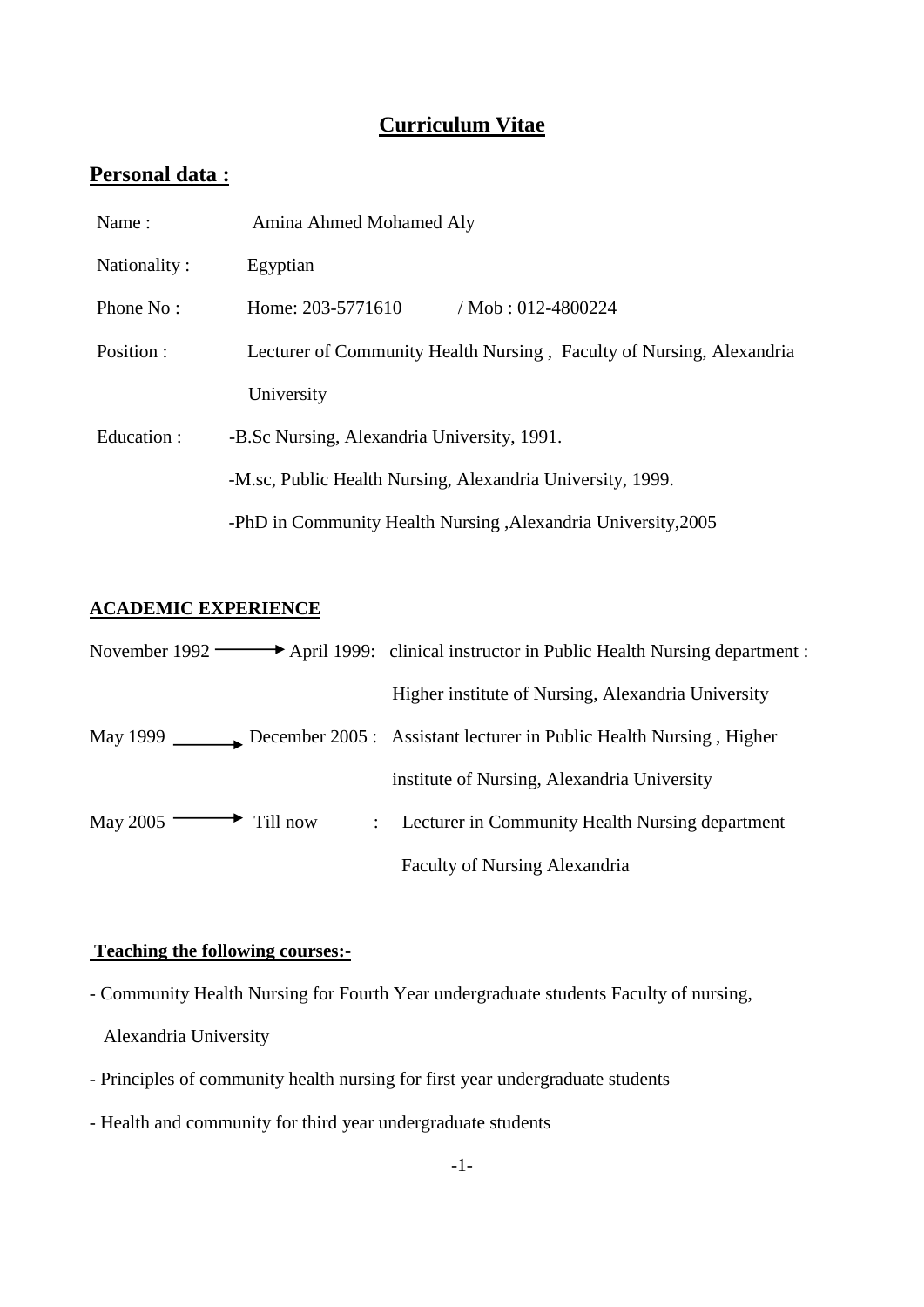#### **Participated in the following work shops**

- Planning Nursing School Curriculum Development for Essential Maternal and Child health care as a part of the Competency Based skills in Nursing Education for Mothers and Neonate organized by the Ministry of health and population, the faculty of nursing and john snow Inc.in Alexandria in July 1999.

-Leadership challenges, the nursing faculty are facing held at the Faculty of Nursing, Alexandria University. October 2003

-Evidence-based nursing practice held at the at the faculty of nursing, Cairo university with collaboration of nursing research & development center NRDC Jun 2005

-Team building organized by the Nursing administration department faculty of nursing, Alex Jun 2005

- Participated in training workshop about Ethical issues in Nursing Education in

collaboration with education development center (EDC) and Faculty of Nursing,, Alex University 2006

- Participated in training work shop about Educational strategies in skill lab in collaboration (EDC) 2006

-Attended and participated in the activities of many workshops about primary health care, breast feeding, ARI, Immunization diarrhea diseases, team building.

#### **Participated in the following conferences**

- Alexandria University conference for Improving the Post Graduate studies and Scientific Research the High institute for Graduate Studies and Research, Alexandria University in February 1998.

 $-2$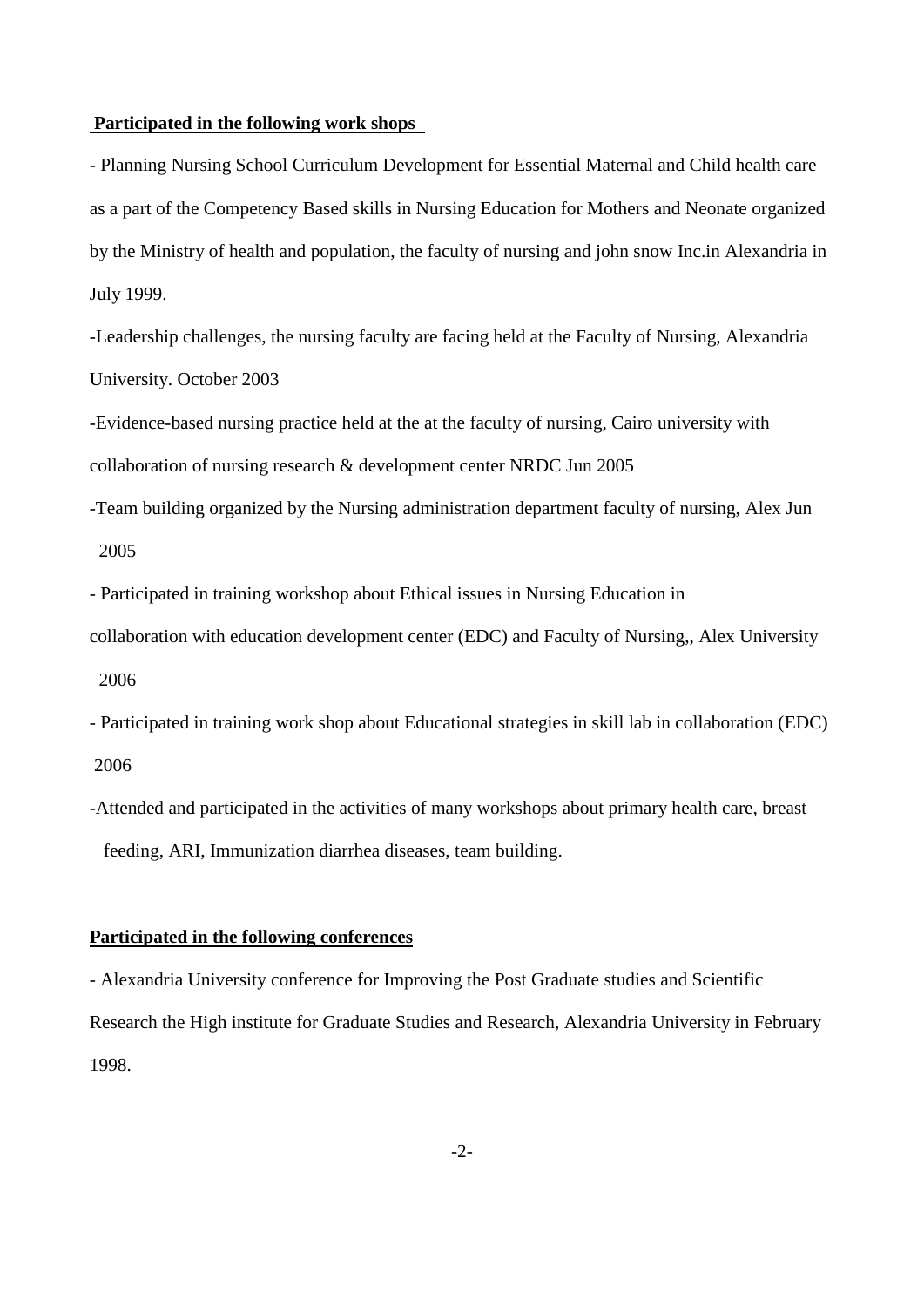The ninth international congress on "Women's Health issues" organized by the Faculty of Nursing, Alexandria University in collaboration with the International Council on Women's Health issues (ICOWHI), Alexandria June 1998.

-Seventh International scientific Nursing congress about "Toward the advancement of the Nursing profession in the third Millennium" Faculty of Nursing, Alexandria University, November 2000. - The 8<sup>th</sup> international scientific Nursing conference "Up date in Nursing" Faculty of Nursing, Alexandria University, November 2004.

#### **Participated in the following activities**

- -Attended and participated in training program about preparation of university lecturer (curriculum design and evaluation) at Faculty of Education, Alex university1999.
- Participated in competency based training program in collaboration with healthy Mother/Healthy child project supported by USAID and JSI 2000

- Participated in the activities of the  $1<sup>st</sup>$  and  $2<sup>nd</sup>$  training program on primary health care for African Nurses as a part of joint collaboration between Norwegian Agency for Development Cooperation (NORAD) and the Egyptian fund for Technical cooperation with Africa(EFTCA) and the Faculty of Nursing Alexandria University, in Alexandria May 2-28 July (2001-2002). -Participated as independent monitor in National polio Eradication Program at different governorate of Egypt in collaboration with World Health Organization during the period 2003, 2004, 2005

 Participant as facilitator in implementing family practice nurses program July 26- August 2, 2003 in Suez governorate and August 23-sep.22, 2004 in Mina Governorate